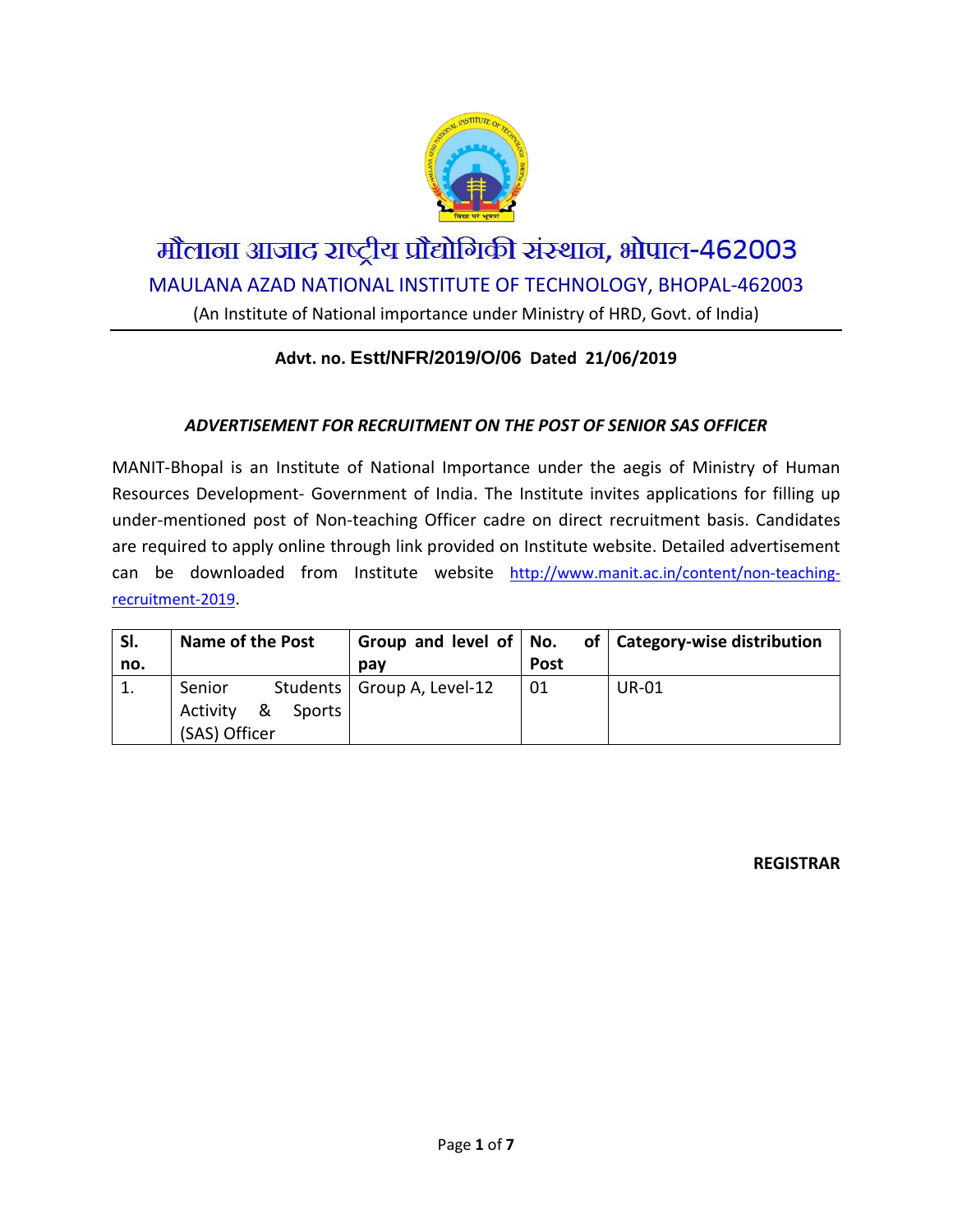**Qualification** As prescribed under Recruitment Rule for the Post. (Present at the end of the document).

#### **Method of Selection**

Senior SAS Officer is expected to be leader in the Institute Sports and Allied activity and mainly cater to the students besides other campus community. Candidate is expected to prove a leader in motivating students to pursue and participate in sports and allied activity and maintain a balance in Academic and Health. Candidate should have proven leadership qualities to lead a team of sports professionals and ensure upkeep and maintenance of facilities.

If the numbers of applicants are large Institute may ask candidates to make a presentation on a given topic to shortlist the candidates.

Shortlisted candidates based on their performance in presentation will have to appear before the Selection Committee for personal Interview.

#### **GENERAL INSTRUCTIONS**

Applicants must read following information and instructions before applying for advertised posts:

- 1. Application will be accepted **online** only.
- 2. The applicant must be a citizen of India.
- 3. The applicant must ensure his/her eligibility for the post in respect of Age, Qualification Experience, Specialization, Trade, and other requisite criteria as prescribed and only then should apply. Institute will not be responsible in any way.
- 4. The age limit and qualification/experience etc. for the post as on the last date of submission of online application form **(16th July 2019)** shall only be considered.
- 5. Candidates belonging to Unreserved / OBC category have to pay application fee of ₹ **1000.00** (Rupees one thousand only) online at the time of application which is **non-refundable**.
- 6. **Only SC, ST, and PwD candidates are exempted from payment of Application Fee. However, fee exempted category candidates have to pay the online application portal charges to MPOnline Limited.**
- 7. **Candidates willing to apply for more than one post/ advertisement, have to apply separately for each post.**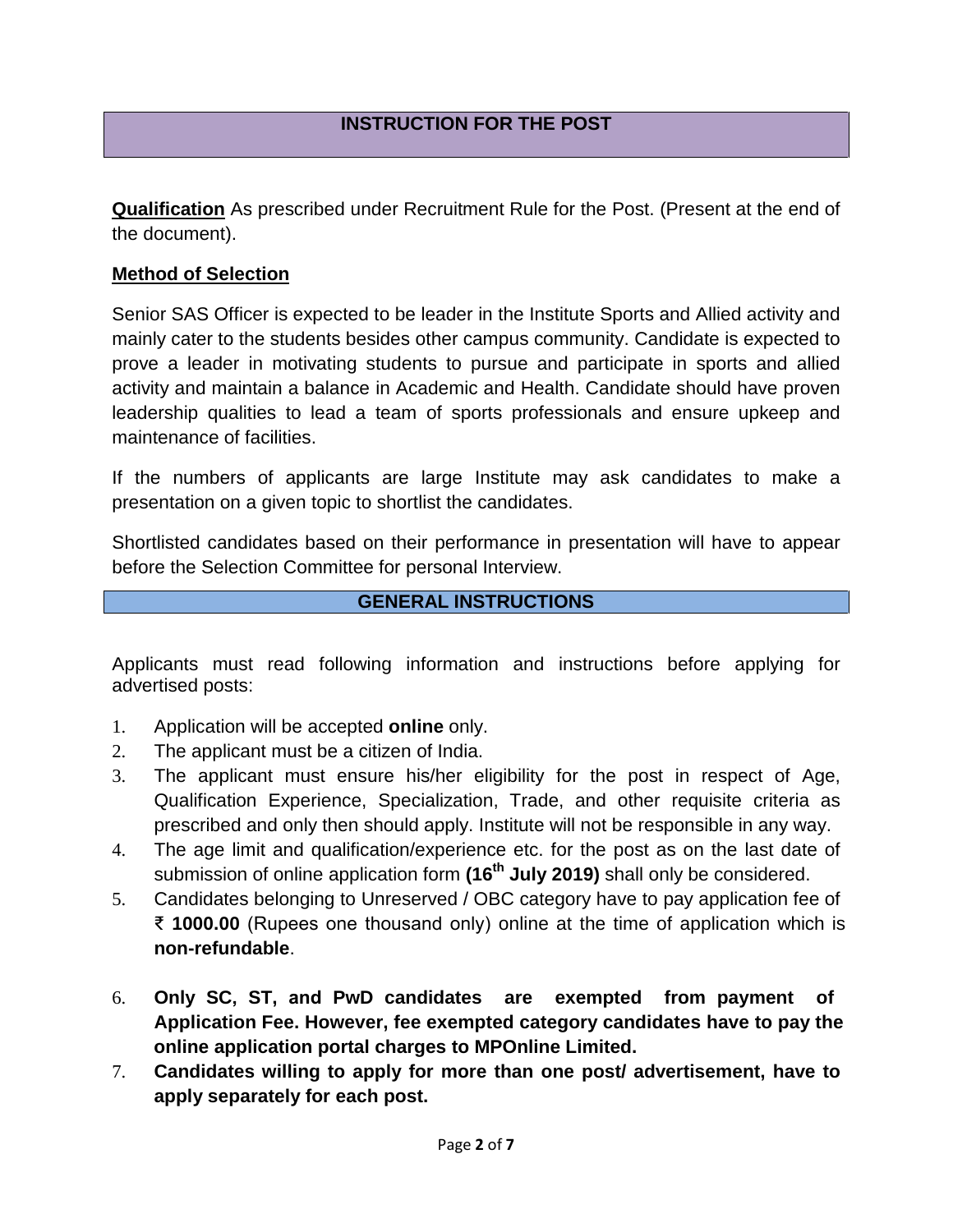- 8. Fee once paid is non refundable/ non-adjustable.
- 9. For any editing after submission of form the charges payable are to be paid separately to MPONLINE by the candidate themselves.
- 10. The advertisement, Qualification and Experience details, General Instructions can be viewed/downloaded from Institute's website [http://www.manit.ac.in/content/non](http://www.manit.ac.in/content/non-teaching-recruitment-2019)[teaching-recruitment-2019.](http://www.manit.ac.in/content/non-teaching-recruitment-2019) Online application has to be made at [https://www.mponline.gov.in/PORTAL/SERVICES/MPMANIT/FRMHOME.ASPX.](https://www.mponline.gov.in/PORTAL/SERVICES/MPMANIT/FRMHOME.ASPX)

## 11. **AGE LIMIT as on 16/07/2019** :

- a. Maximum age limit for each post shall be as per Recruitment Rules.
- b. Relaxation in Age for various categories available as per DOPT Memorandum F. No. 15012/2/2010-Estt.(D) dated 27th March, 2012.
- c. Those who were engaged in Outsourced/ Contract employment by MANIT as on 25/04/2014 and continue to be in employment of MANIT on the last date of applying online will get age relaxation limited to the total period of employment subject to fulfilling prescribed educational and experience qualification for the post. This is one time relaxation as per decision of the Board of Governors MANIT. Such contract and outsourced workers will have to produce an experience certificate in support of their claim from Assistant Registrar (Estt.) or Executive Engineer (Civil) at the time of document verification.
- d. Ex-servicemen who have already secured employment in civil side under Central Government / Autonomous Body in Group C & D posts on regular basis after availing of the benefits of reservation given to exservicemen for their re-employment are NOT ELIGIBLE for claiming benefits of reservation under ex-servicemen category.
- e. The crucial date for determining the age limit shall be the closing date for Applying online.
- f. Only date of birth indicated in SSC/Secondary School Leaving Certificate/Birth Certificate will be accepted. No subsequent request for change shall be entertained.
- g. No maximum age limit is applicable to existing Institute regular employees.
- h. Cumulative age relaxation is allowed wherever applicable as per rules.
- 12. Maximum age is relaxable by 3 years in case of OBC candidates, 5 years in case of SC/ST candidates. Age is relaxable by 10 years in case of candidates with benchmark disabilities and relaxable by length of service rendered in armed forces plus three years in case of Ex-servicemen. Age relaxation up to age of 40 years is applicable to Central Government employees with continuous three years service.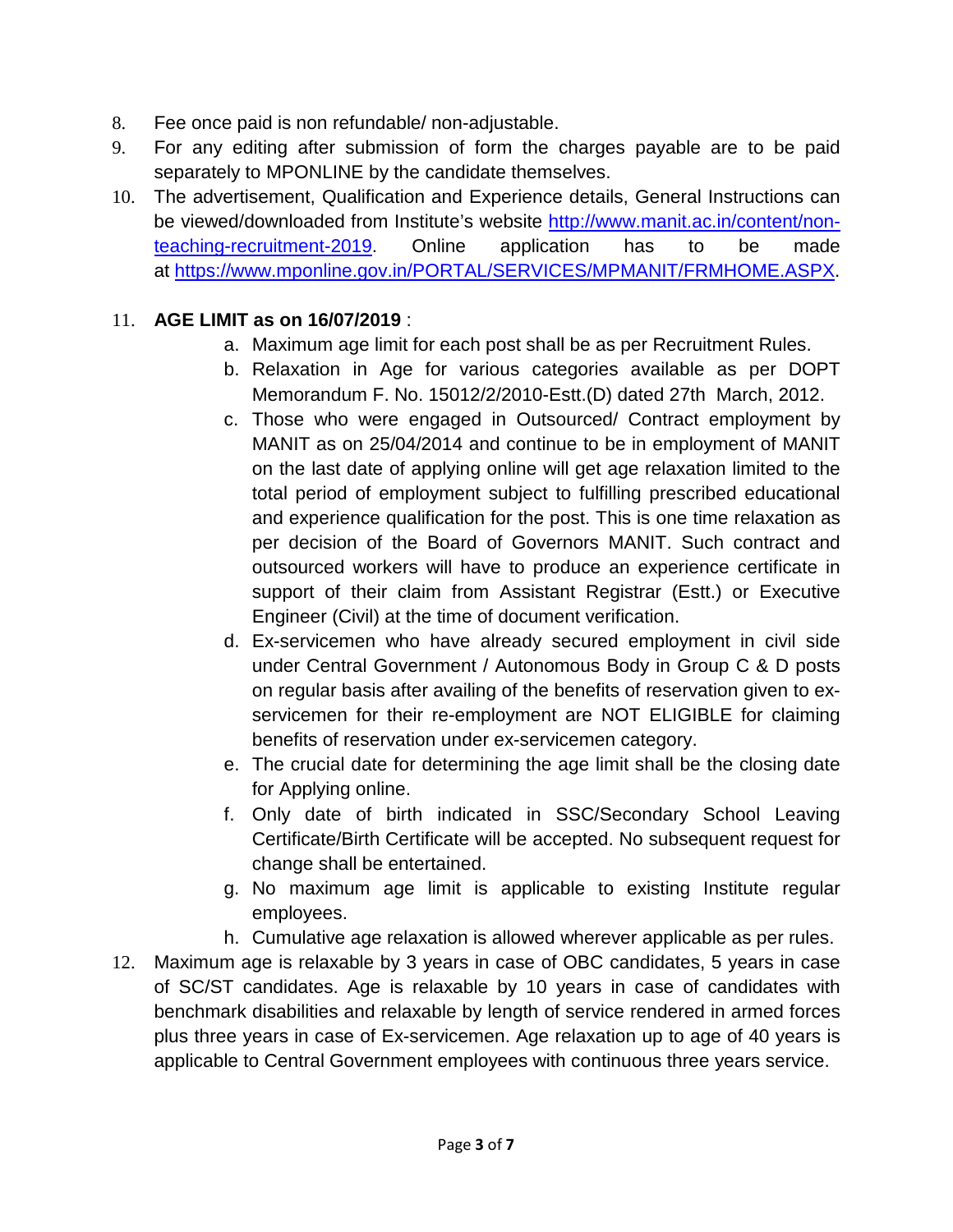- 13. For any claim of Age Relaxation/ Reservation, the same is allowed only upon production/ submission of Certificate issued in prescribed Format under the relevant rules and notification and when signed only by permitted authority with Seal as per applicable latest Government of India orders in this regard. All such claims are also liable for independent verification by the Institute at any time.
- 14. **EDUCATIONAL QUALIFICATIONS & EXPERIENCE**: As per recruitment Rules prescribed for each post.
- 15. Candidates should apply only through ONLINE at the link provided. After successful submission of application online, a copy of submitted application must be printed, signed and sent to the Institute along with all self attested enclosures. Candidates are also encouraged to send soft copy of application after submitting the application form online [to the e-mail](mailto:recruitment2019@gmail.com) manitrectt2019@gmail.com with e-mail subject "Application for the Post of [name of the post]**"**. Applications without Online application submitted through any other mode shall be summarily rejected and no further correspondence will be entertained.
- 16. Applicants should upload self-attested photocopies of marks sheets/certificates in support of all the qualifications and relevant experience with application. All Mark sheet, Certificates, Degrees, NOC and other documents must be produced in original at the time of interview as well as at the time of joining for verification. In case, it is detected that the documents mentioned/ submitted by the candidates are fake or the candidate has undesirable or clandestine antecedents/ background and has suppressed the said information, then shall not be allowed to appearing before the Selection Committee or to join. In case of detection of any such willful concealment, fraud, suppression, service will be liable to be terminated without any notice at any time during the service even after joining.
- 17. All the above posts have been identified as "suitable" for persons with disabilities (PwD).
- 18. Only screened-in applicants will be called for test/ Interview.
- 19. Mere fulfillment of eligibility criteria does not guarantee candidates being called for Test/ Interview. The Institute reserves the right to restrict number of candidates to be called for Test/ Interview by short-listing the applications on the basis of higher benchmark for short-listing criteria as may be decided by the Institute, including screening test/trade test.
- 20. Institute reserves the right to reject or accept the candidature of any applicant at any stage. Institute reserves the right to cancel/restrict/enlarge/modify/alter the recruitment process, if need arises, without issuing any further notice or assigning any reason therefore.
- 21. The applicant would be admitted to the Test/ Interview on the basis of the information furnished by them in their application form. They are therefore advised to ensure that they fulfill all the eligibility conditions before applying. In case it is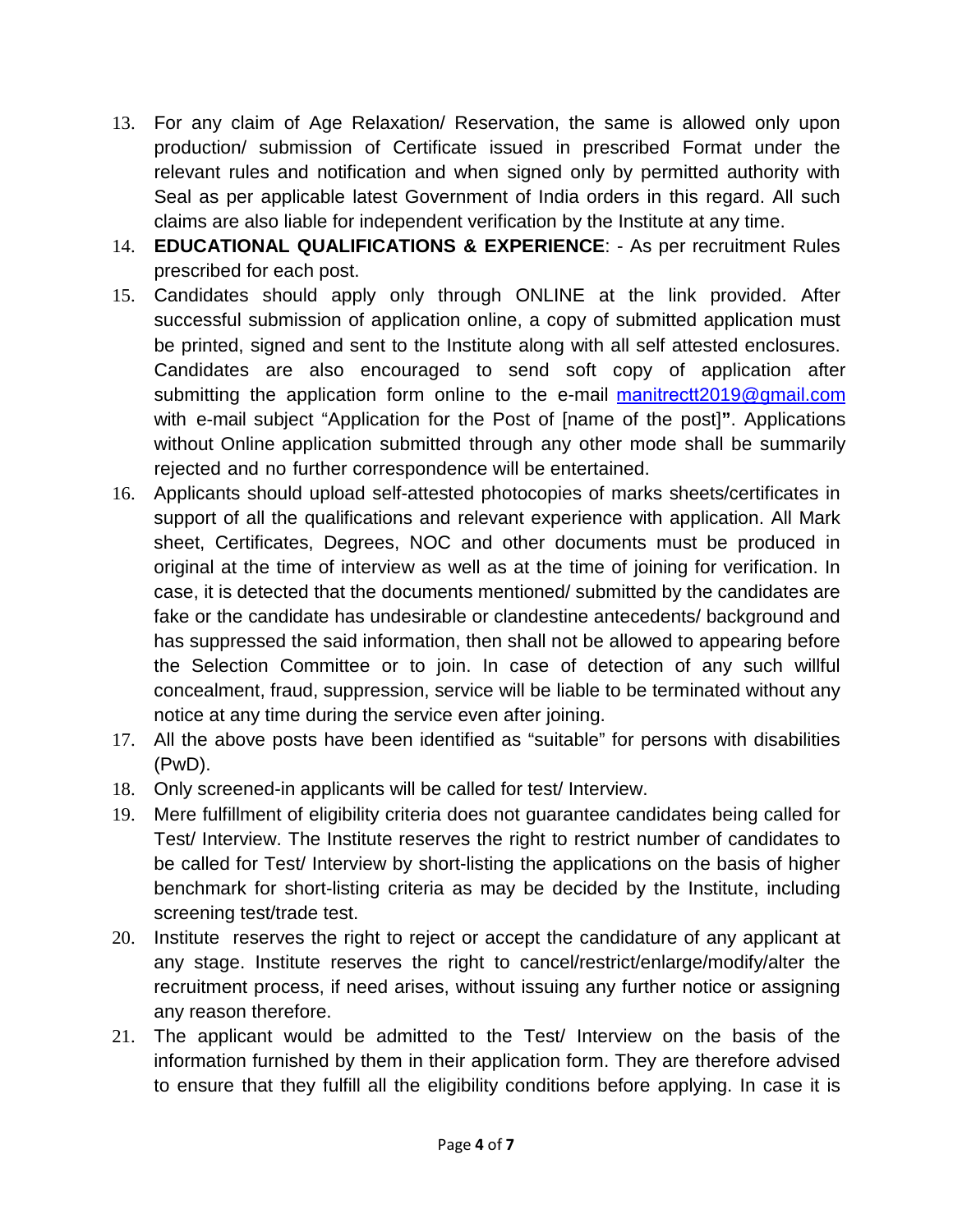found at a later stage that the information furnished by an applicant is false or an applicant does not fulfill any other eligibility conditions, the candidature of such applicant would be cancelled and no correspondence in this regard would be entertained. Issuance of an admit card for the Test/ Interview call will not confer any right for appointment. Appointment will be solely subject to fulfillment of all the eligibility conditions.

- 22. No correspondence will be entertained from candidates not considered for Test / appointment.
- 23. **All communications in regard with recruitment will be made by Email only. Candidates should check their email including SPAM folder regularly. Name of the shortlisted candidates for Test/ Interview will be displayed on the Institute website and intimation shall be sent only to registered e-mail id of candidate. No separate intimation will be sent by post.** Beside, all information regarding Screening Test, Trade Test, Interview schedule etc. will also be provided through the Institute website and registered e-mail id of candidates. No separate communication through post will be sent. Hence, candidates are advised in their own interest to provide their working e-mail id and to white-list the e-mail id manitrectt[2019@gmail.com/](mailto:recruitment2019@gmail.com/) [arest@manit.ac.in](mailto:arest@manit.ac.in) so that communications from Institute does not end up in spam folder. Institute will not be responsible for non-receipt of intimation via e-mail due to any technical reason/ problem not attributable to the Institute.
- 24. The name of the post must be super-scribed "**Post applied for** [name of the post]**"** on the envelope without fail.
- 25. Candidates already in Government/ Semi Government/ Quasi Government service should send their application through proper channel. In case, application is not sent through proper channel, NOC from employer should be produced at the time of appearing in the Interview.
- 26. Institute will not be responsible for any postal delay at any stage.
- 27. Request for individual acknowledgements shall not be considered. Those who want acknowledgement may send their applications by Speed Post/Registered Post.
- 28. SC/ST outstation candidates will be paid to and fro travelling allowance of secondclass Railway fare by the shortest route (subject to production of tickets) as admissible under the Rules. However, Travelling Allowance is not admissible to those SC/ST candidates who are already in service of Central/State Government services, Central/State Government Corporation, Public Sector Undertakings, Local Government Institutions and Panchayats and those who have availed concession from Railways, if any, for undertaking journey for attending examination.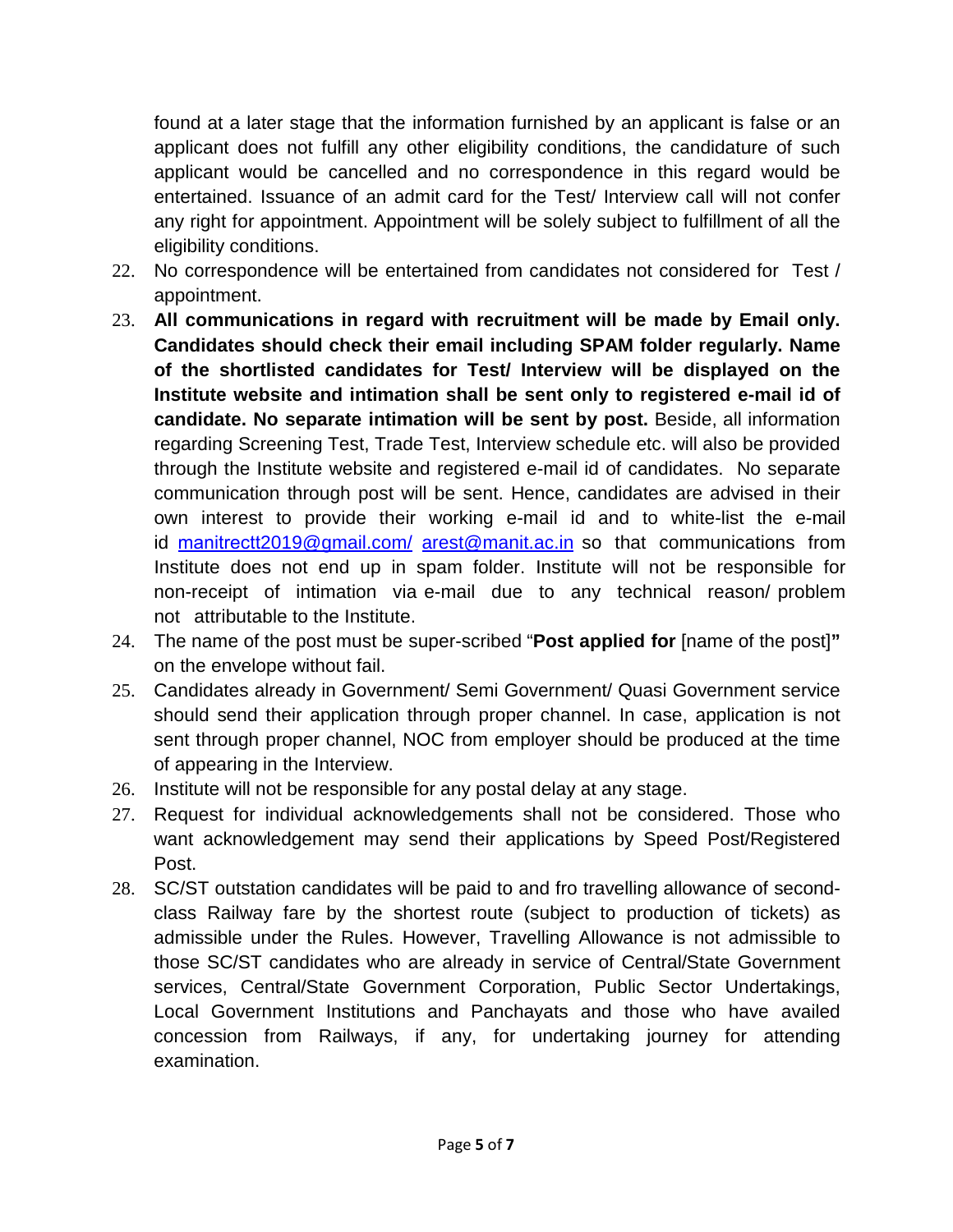- 29. The vacancies shown above are provisional and subject to variation. The Institute reserves the right not to fill the advertised posts or to fill additional vacancies arising out in course of time. The Institute reserves the right to withdraw any advertised post(s) at any time without assigning any reason. The Institute also reserves the right to offer deputation, temporary or contract appointments against the advertised posts.
- 30. In case of any inadvertent mistake in the process of selection which may be detected at any stage even after the issue of offer of appointment, the Institute reserves the right to withdraw/cancel/modify any communication made to the candidates.
- 31. **Pay of the selected candidate will be fixed as per the recommendations of the selection committee only. Candidate from Government/ Semi Government/ Quasi Government service seeking pay protection must make claim before selection committee at the time of interview for necessary recommendation to avail protection. No requests for higher pay/ payprotection not recommended by the Selection Committee will be entertained before or after joining.**
- 32. Request for conduct of interview through Telephone/Video Conference/Skype or in any other mode will not be considered.
- 33. Canvassing in any form will be a disqualification.
- 34. The decision of the Institute in all matters related to this recruitment shall be final. No correspondence /interim inquiries will be entertained from the candidates in connection with the process of selection / interview. Any dispute with regard to the selection / recruitment process will be subject to Courts / Tribunals having jurisdiction over Bhopal.
- 35. Check list for Candidates at the time of submitting application:
	- a. Whether all details in application form have been filled up correctly?
	- b. Whether scan of original /certified copies of all documents in support of educational qualifications, experience, date of birth, category etc. uploaded?
	- c. Whether Photograph and signature uploaded?
	- d. Whether applicable application fee, if applicable, paid?
	- e. Whether soft copy of pdf output generated after submitting the application form online has been sent to the email manitrectt[2019@gmail.com](mailto:recruitment2019@gmail.com) with e-mail subject "Application for the Post of [name of the post]**"**?
	- f. Whether pdf output generated after submitting the application form online printed, signed, and sent by post (Speed/Regd. Post) to the address mentioned in next para, alongwith self-attested copies of all documents?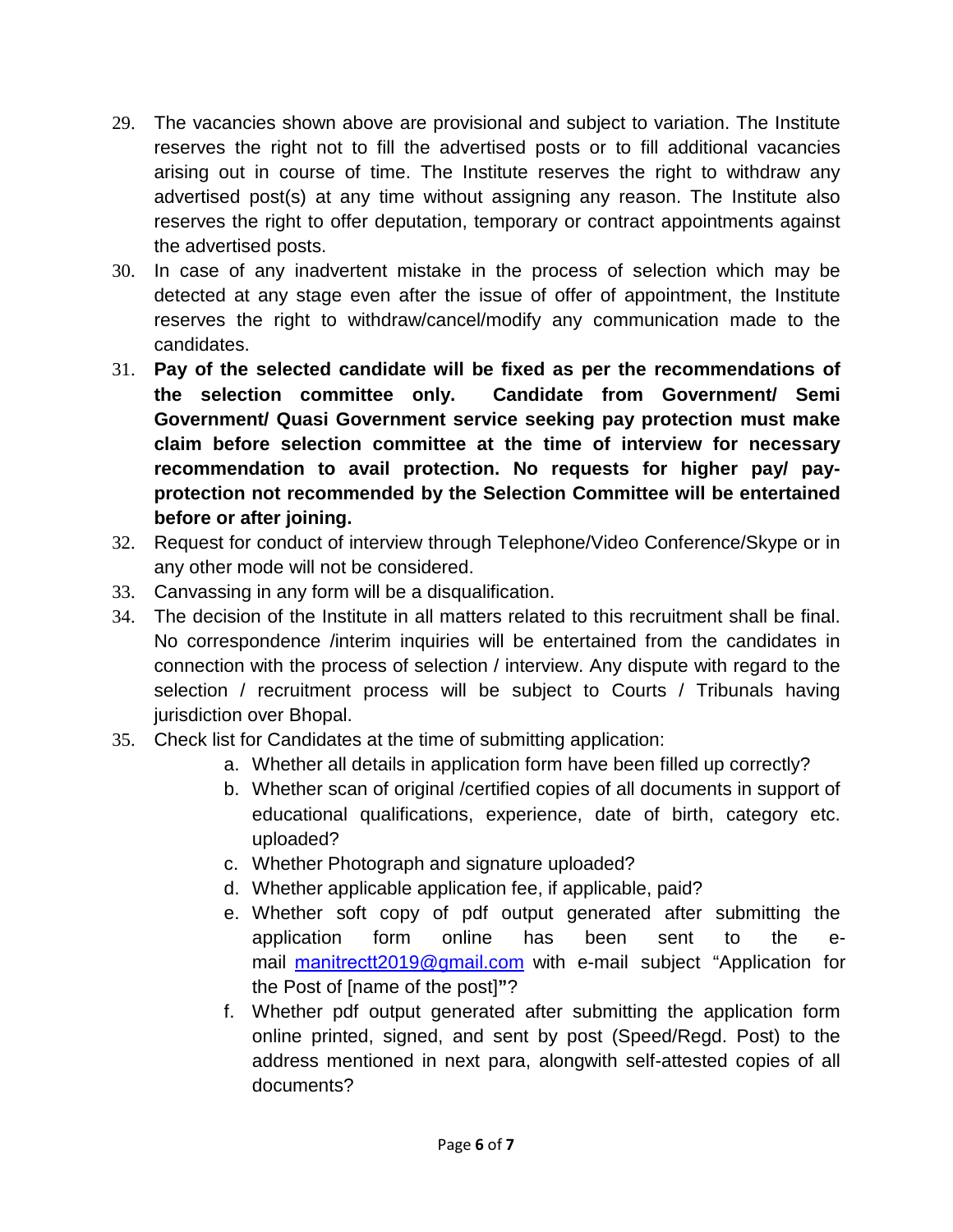36. The Last date for online application is **16th July 2019 12:00** midnight after which application link will be deactivated. The signed print-out of online submitted application form, along-with self-attested enclosures, should be sent to undermentioned address so as to reach latest by **23rd July 2019**. Candidates residing in Jammu and Kashmir, North-Eastern region, Andaman & Nicobar Islands and Lakshadweep Island may send the hard copy so as to reach Institute latest by  $30<sup>th</sup>$ **July 2019**. Applications received after last date will be liable to be summarily rejected. Applications submitted online but not followed by hard copy will not be considered.

Address for sending Hard Copy of Application/ Any additional Information is :

**Assistant Registrar Recruitment Cell, Maulana Azad National Institute of Technology, Bhopal 462003 MP.**

- 37. Institute strives to have a workforce, which reflects gender balance and women candidates are encouraged to apply.
- 38. Records of the candidates not selected shall not be preserved beyond Six (06) months from the date of declaration of the result of selection.

**REGISTRAR**

**Place : Bhopal Date : 21st June, 2019**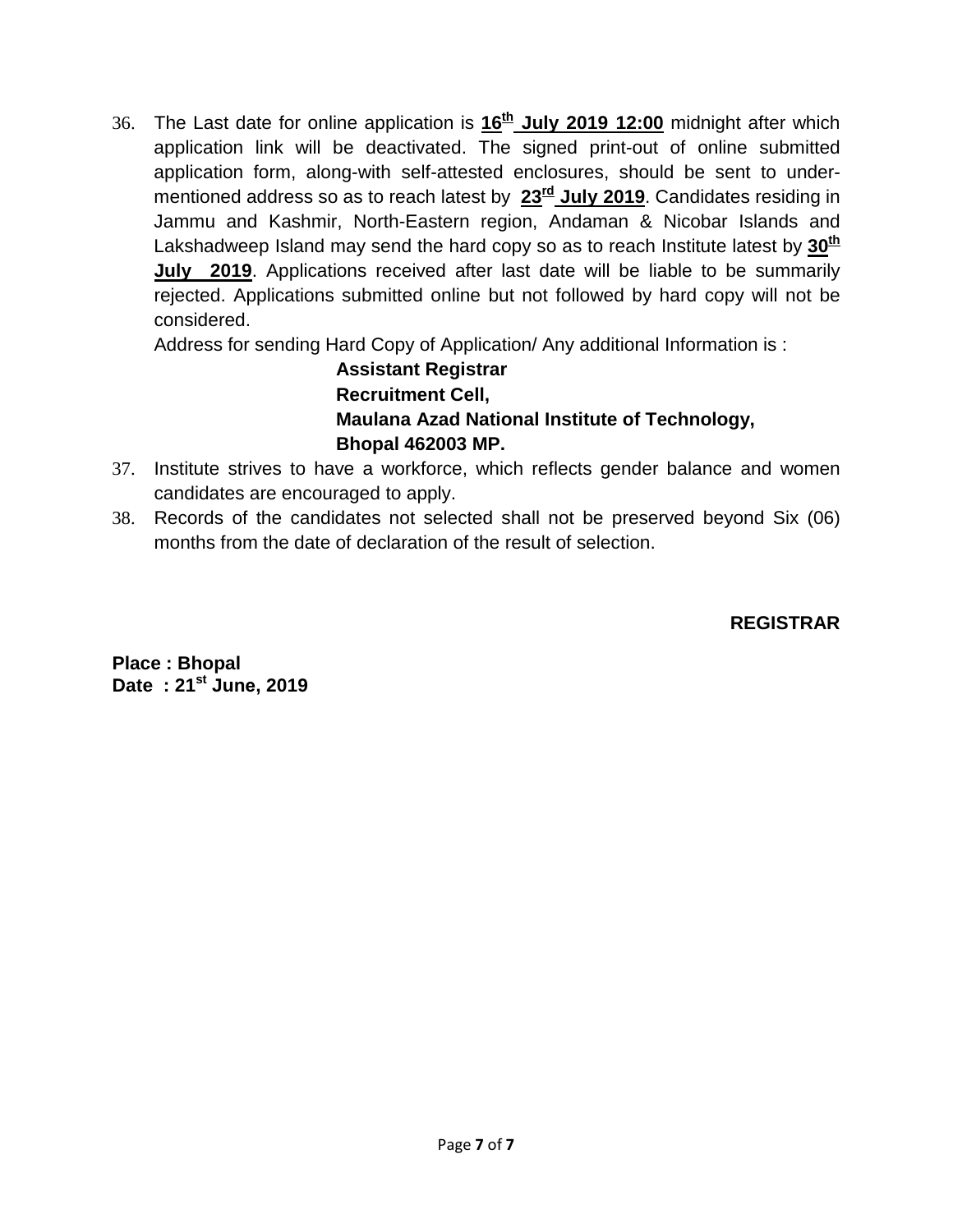#### Recruitment Rules (2019) for the post of SENIOR STUDENTS ACTIVITY & SPORTS <u>SAS) OFFICER in NIT</u>

| Sl.No. | Particular                                       | Criteria                                                                                                                                                                                                                                                                                                                                                                                                                                            |  |
|--------|--------------------------------------------------|-----------------------------------------------------------------------------------------------------------------------------------------------------------------------------------------------------------------------------------------------------------------------------------------------------------------------------------------------------------------------------------------------------------------------------------------------------|--|
| 1.     | Name of the Post                                 | Senior Students Activity & Sports (SAS) Officer                                                                                                                                                                                                                                                                                                                                                                                                     |  |
| 2.     | Number of Post(s)                                | As per sanctioned strength.                                                                                                                                                                                                                                                                                                                                                                                                                         |  |
| 3.     | Classification                                   | Group - A                                                                                                                                                                                                                                                                                                                                                                                                                                           |  |
| 4.     | Scale of Pay (Grade Pay,<br>Band Pay)            | PB 3 (Rs.15600-39100) with Grade Pay of<br>Rs7600/-. After Five years of service as SAS<br>Officer with GP of Rs.7600/-, an incumbent will<br>assessed<br>by Departmental Promotion<br>be<br>Committee (DPC) for moving to the higher<br>grade in PB-4 with GP of Rs.8700/- with the<br>same designation.                                                                                                                                           |  |
|        |                                                  | Note: Those who are already appointed on AGP<br>of Rs.8000/- may continue with same AGP as<br>recommended by the Selection Committee till 5<br>yrs of their service. Already appointed on AGP<br>of Rs.8000/- shall move to GP of Rs.8700/-<br>instead of AGP of Rs.9000/- (As there is no GP<br>exist at Rs.8000/- and Rs.9000/- in Non-<br>Teaching) after 5 yrs of their service. No<br>further recruitment will be made on AGP of<br>Rs.8000/-. |  |
| 5.     | Whether Selection Post or<br>non-Selection Posts | Not applicable                                                                                                                                                                                                                                                                                                                                                                                                                                      |  |
| 6.     | Age limit for direct recruits                    | Not exceeding 50 years                                                                                                                                                                                                                                                                                                                                                                                                                              |  |
| 7.     | Educational<br>and<br>other                      | <b>Educational qualification and Experience:</b>                                                                                                                                                                                                                                                                                                                                                                                                    |  |
|        | qualifications required for<br>direct recruits   |                                                                                                                                                                                                                                                                                                                                                                                                                                                     |  |
|        |                                                  | <b>Essential:</b>                                                                                                                                                                                                                                                                                                                                                                                                                                   |  |
|        |                                                  | <b>Educational qualification:</b><br>(i)<br>Master's Degree in Physical Education or                                                                                                                                                                                                                                                                                                                                                                |  |
|        |                                                  | Master's Degree in Sports Science or                                                                                                                                                                                                                                                                                                                                                                                                                |  |
|        |                                                  | equivalent degree with at least 60%                                                                                                                                                                                                                                                                                                                                                                                                                 |  |
|        |                                                  | marks or its equivalent Grade in the                                                                                                                                                                                                                                                                                                                                                                                                                |  |
|        |                                                  | CGPA / UGC point scale with good                                                                                                                                                                                                                                                                                                                                                                                                                    |  |
|        |                                                  | academic record from a recognized                                                                                                                                                                                                                                                                                                                                                                                                                   |  |
|        |                                                  | University / Institute.;                                                                                                                                                                                                                                                                                                                                                                                                                            |  |
|        |                                                  | Record of having represented<br>(i)<br>the                                                                                                                                                                                                                                                                                                                                                                                                          |  |
|        |                                                  | University / College at the<br>Inter                                                                                                                                                                                                                                                                                                                                                                                                                |  |
|        |                                                  | University / Inter- Collegiate                                                                                                                                                                                                                                                                                                                                                                                                                      |  |
|        |                                                  | competitions or state and / or national                                                                                                                                                                                                                                                                                                                                                                                                             |  |
|        |                                                  | championships;<br>(iii)<br>Qualifying in the national - level test                                                                                                                                                                                                                                                                                                                                                                                  |  |
|        |                                                  | conducted for the purpose by the UGC                                                                                                                                                                                                                                                                                                                                                                                                                |  |

(MHRO\RAVI\D:\RR, Pay Anomaly & CAS\20.02.2019 - Annexure of Now RRs (Non-Faculty) - Final.docx}

 $\sqrt{r}$ 

Page 18 of 103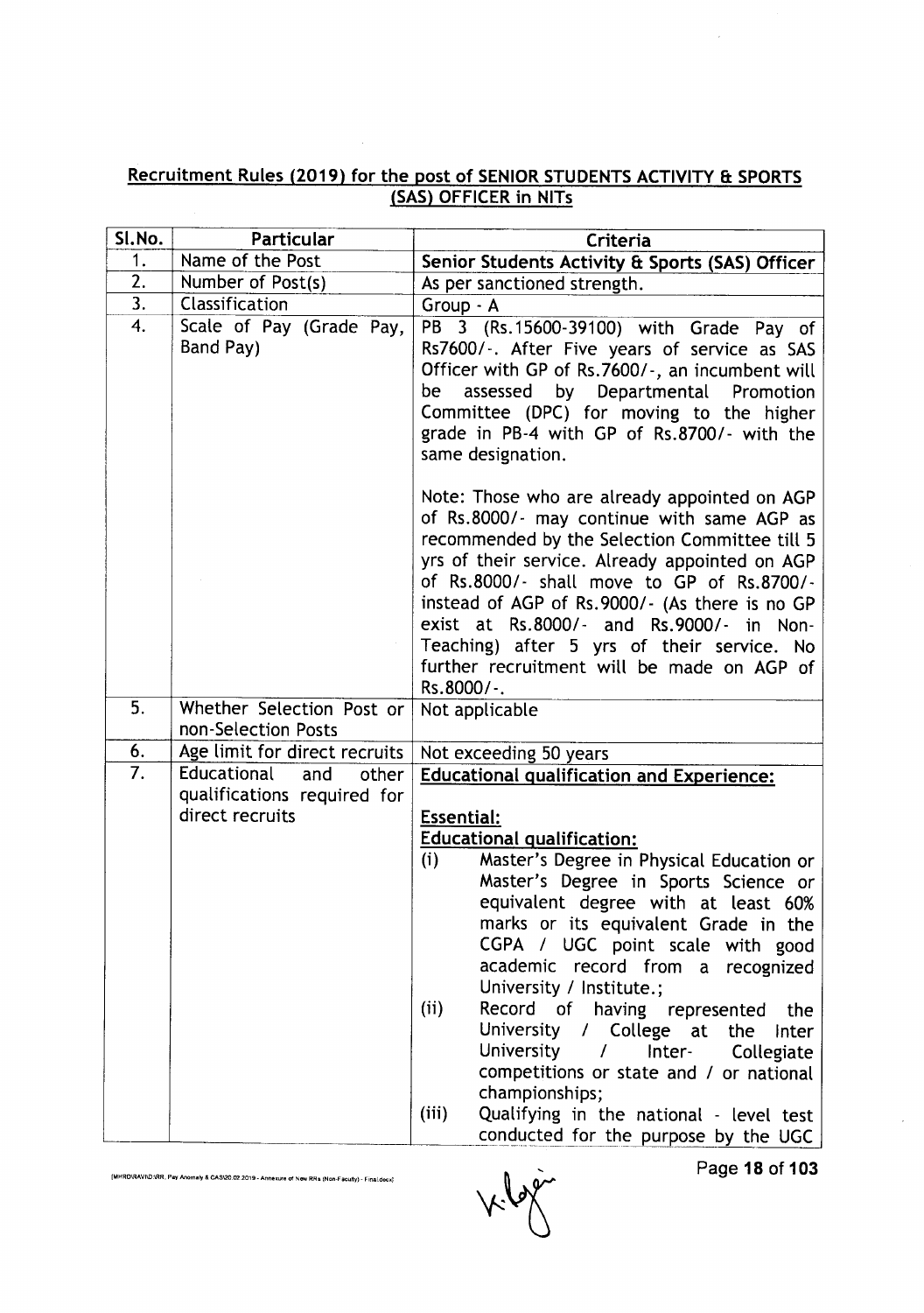| SI.No. | Particular                                                                                                                               | Criteria                                                                                                                                                                                                                                                                                                                                                                                                                                                                                                                                       |
|--------|------------------------------------------------------------------------------------------------------------------------------------------|------------------------------------------------------------------------------------------------------------------------------------------------------------------------------------------------------------------------------------------------------------------------------------------------------------------------------------------------------------------------------------------------------------------------------------------------------------------------------------------------------------------------------------------------|
|        |                                                                                                                                          | or any other agency approved by the<br>UGC and passed the physical fitness test<br>conducted in accordance with these<br>regulations.<br>Record of organizing such events as<br>(iv)<br>student's convener or in later part of<br>life.                                                                                                                                                                                                                                                                                                        |
|        |                                                                                                                                          | <b>Experience:</b><br>i) holding analogous post or<br>a)<br>ii) At least 5 years of experience as SAS<br>Officer or an equivalent post in PB-3,<br>with GP of Rs.5400/- or above on an<br>equivalent post in the University /<br>Institute of National importance<br>Central /<br><b>State</b><br>Govt.<br>similar<br>or<br>organization having strong involvement<br>and proven track record in organizing<br>sports and drama / music / films /<br>painting / photography / journalism /<br>event management or other student<br>activities. |
|        |                                                                                                                                          | Desirable:<br>Experience in guiding group of students<br>i)<br>in creative activities.<br>Candidate with higher degree (PhD or<br>ii)<br>equivalent) in a relevant Discipline shall<br>be preferred.<br>iii)<br>Record of strong involvement<br>and<br>proven track record of participation in<br>sports and drama / music / films /<br>painting / Photography / journalism<br>event management or other student /                                                                                                                             |
|        |                                                                                                                                          | management activities<br>event<br>during<br>college / University studies.                                                                                                                                                                                                                                                                                                                                                                                                                                                                      |
| 8.     | Whether<br>age<br>and<br>educational<br>qualifications<br>prescribed<br>for<br>direct<br>recruits will apply in the<br>case of promotees | Age bar: Not applicable<br>Educational qualification: No, but must possess<br>at least Master's degree in Physical education<br>Sports Science or equivalent from<br>or<br>a<br>recognized University/ Institute                                                                                                                                                                                                                                                                                                                               |
| 9.     | Period of probation, if any                                                                                                              | 1 year for direct recruits as per NIT Statutes.                                                                                                                                                                                                                                                                                                                                                                                                                                                                                                |
| 10.    | Method<br>of<br>Recruitment<br>whether<br>by<br>direct<br>recruitment<br>by<br>or                                                        | Direct Recruitment, failing which<br>50%<br>by<br>deputation (including Short Term contract).                                                                                                                                                                                                                                                                                                                                                                                                                                                  |

Kly

[MHRD\RAVI\D:\RR, Pay Anomaly & CAS\20.02.2019 - Annexure of New RRs (Non-Faculty) - Final.docx]